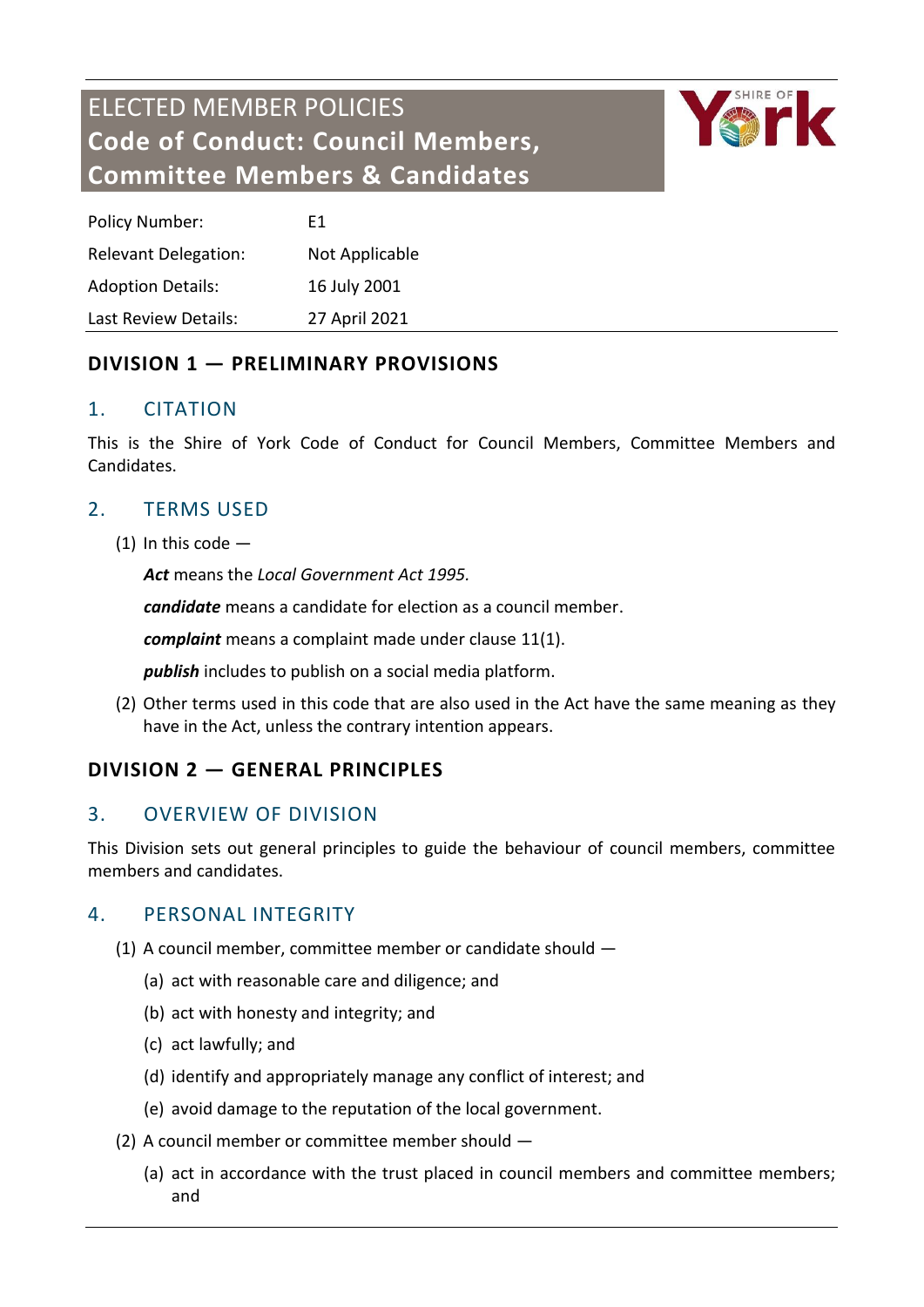- (b) participate in decision-making in an honest, fair, impartial and timely manner; and
- (c) actively seek out and engage in training and development opportunities to improve the performance of their role; and
- (d) attend and participate in briefings, workshops and training sessions provided or arranged by the local government in relation to the performance of their role.

#### 5. RELATIONSHIP WITH OTHERS

- (1) A council member, committee member or candidate should
	- (a) treat others with respect, courtesy and fairness; and
	- (b) respect and value diversity in the community.
- (2) A council member or committee member should maintain and contribute to a harmonious, safe and productive work environment.

## 6. ACCOUNTABILITY

A council member or committee member should —

- (a) base decisions on relevant and factually correct information; and
- (b) make decisions on merit, in the public interest and in accordance with statutory obligations and principles of good governance and procedural fairness; and
- (c) read all agenda papers given to them in relation to council or committee meetings; and
- (d) be open and accountable to, and represent, the community in the district.

# **DIVISION 3 — BEHAVIOUR**

#### 7. OVERVIEW OF DIVISION

This Division sets out —

- (a) requirements relating to the behaviour of council members, committee members and candidates; and
- (b) the mechanism for dealing with alleged breaches of those requirements.

#### 8. PERSONAL INTEGRITY

- (1) A council member, committee member or candidate
	- (a) must ensure that their use of social media and other forms of communication complies with this code; and
	- (b) must only publish material that is factually correct.
- (2) A council member or committee member
	- (a) must not be impaired by alcohol or drugs in the performance of their official duties; and
	- (b) must comply with all policies, procedures and resolutions of the local government.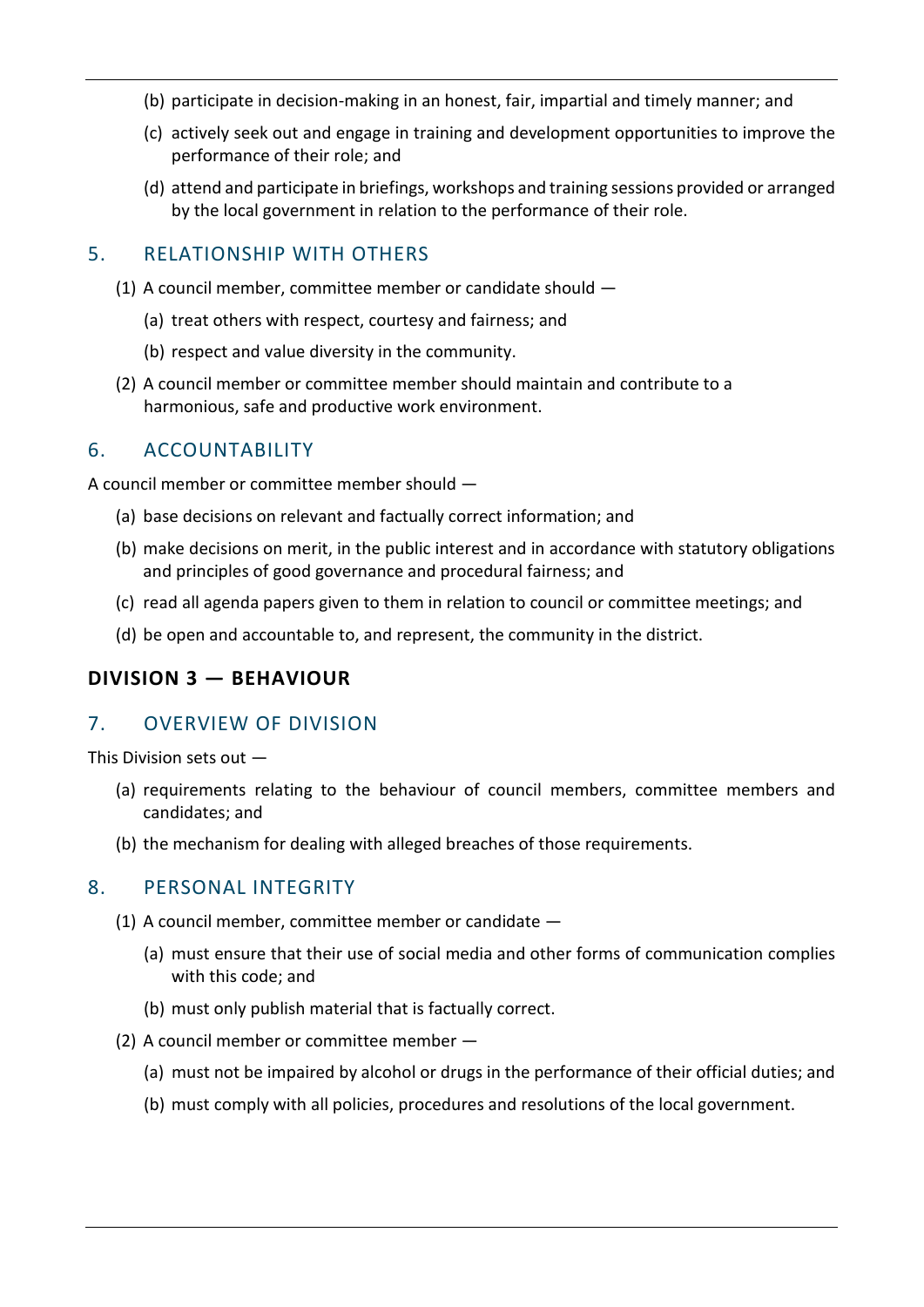#### 9. RELATIONSHIP WITH OTHERS

A council member, committee member or candidate —

- (a) must not bully or harass another person in any way; and
- (b) must deal with the media in a positive and appropriate manner and in accordance with any relevant policy of the local government; and
- (c) must not use offensive or derogatory language when referring to another person; and
- (d) must not disparage the character of another council member, committee member or candidate or a local government employee in connection with the performance of their official duties; and
- (e) must not impute dishonest or unethical motives to another council member, committee member or candidate or a local government employee in connection with the performance of their official duties.

# 10. COUNCIL OR COMMITTEE MEETINGS

When attending a council or committee meeting, a council member, committee member or candidate —

- (a) must not act in an abusive or threatening manner towards another person; and
- (b) must not make a statement that the member or candidate knows, or could reasonably be expected to know, is false or misleading; and
- (c) must not repeatedly disrupt the meeting; and
- (d) must comply with any requirements of the Shire of York Local Government (Council Meetings) Local Law 2016 relating to the procedures and conduct of council or committee meetings; and
- (e) must comply with any direction given by the person presiding at the meeting; and
- (f) must immediately cease to engage in any conduct that has been ruled out of order by the person presiding at the meeting.

# 11. COMPLAINT ABOUT ALLEGED BREACH

- (1) A person may make a complaint, in accordance with subclause (2), alleging a breach of a requirement set out in this Division.
- (2) A complaint must be made
	- (a) in writing in the form approved by the local government; and
	- (b) to a person authorised under subclause (3); and
	- (c) within 1 month after the occurrence of the alleged breach.
- (3) The local government must, in writing, authorise 1 or more persons to receive complaints and withdrawals of complaints. Council resolved on 22 February 2021 (130221) that the Chief Executive Officer is the authorised complaints officer.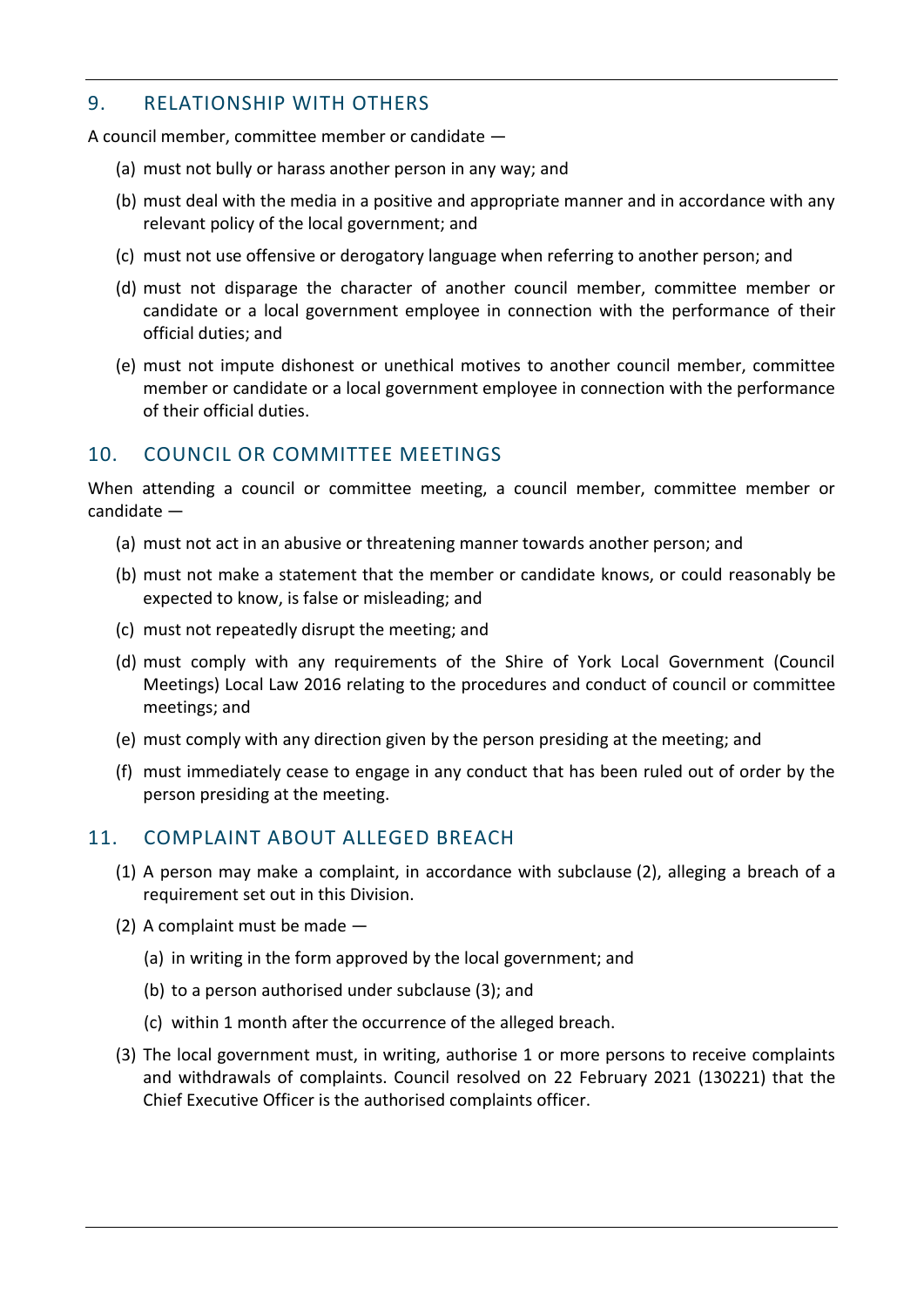## 12. DEALING WITH COMPLAINT

- (1) After considering a complaint, the local government must, unless it dismisses the complaint under clause 13 or the complaint is withdrawn under clause 14(1), make a finding as to whether the alleged breach the subject of the complaint has occurred.
- (2) Before making a finding in relation to the complaint, the local government must give the person to whom the complaint relates a reasonable opportunity to be heard.
- (3) A finding that the alleged breach has occurred must be based on evidence from which it may be concluded that it is more likely that the breach occurred than that it did not occur.
- (4) If the local government makes a finding that the alleged breach has occurred, the local government may —
	- (a) take no further action; or
	- (b) prepare and implement a plan to address the behaviour of the person to whom the complaint relates.
- (5) When preparing a plan under subclause (4)(b), the local government must consult with the person to whom the complaint relates.
- (6) A plan under subclause (4)(b) may include a requirement for the person to whom the complaint relates to do 1 or more of the following —
	- (a) engage in mediation.
	- (b) undertake counselling.
	- (c) undertake training.
	- (d) take other action the local government considers appropriate.
- (7) If the local government makes a finding in relation to the complaint, the local government must give the complainant, and the person to whom the complaint relates, written notice  $of -$ 
	- (a) its finding and the reasons for its finding; and
	- (b) if its finding is that the alleged breach has occurred its decision under subclause (4).

#### 13. DISMISSAL OF COMPLAINT

- (1) The local government must dismiss a complaint if it is satisfied that  $-$ 
	- (a) the behaviour to which the complaint relates occurred at a council or committee meeting; and
	- (b) either
		- (i) the behaviour was dealt with by the person presiding at the meeting; or
		- (ii) the person responsible for the behaviour has taken remedial action in accordance with a local law of the local government that deals with meeting procedures.
- (2) If the local government dismisses a complaint, the local government must give the complainant, and the person to whom the complaint relates, written notice of its decision and the reasons for its decision.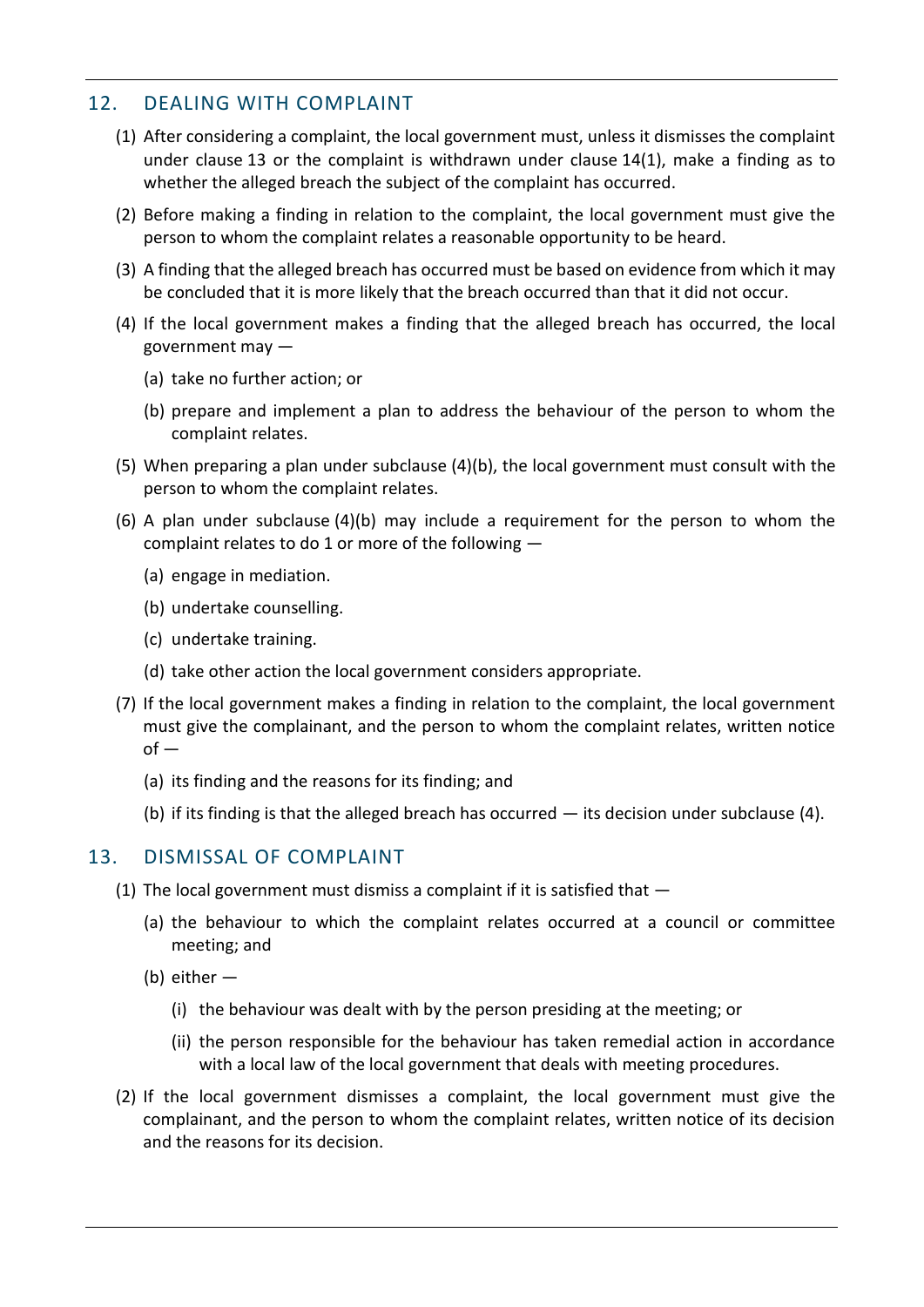#### 14. WITHDRAWAL OF COMPLAINT

- (1) A complainant may withdraw their complaint at any time before the local government makes a finding in relation to the complaint.
- (2) The withdrawal of a complaint must be  $-$ 
	- (a) in writing; and
	- (b) given to a person authorised under clause 11(3).

#### 15. OTHER PROVISIONS ABOUT COMPLAINTS

- (1) A complaint about an alleged breach by a candidate cannot be dealt with by the local government unless the candidate has been elected as a council member.
- (2) The procedure for dealing with complaints may be determined by the local government to the extent that it is not provided for in this Division.

## **DIVISION 4 — RULES OF CONDUCT**

Notes for this Division:

- (1) Under section 5.105(1) of the Act a council member commits a minor breach if the council member contravenes a rule of conduct. This extends to the contravention of a rule of conduct that occurred when the council member was a candidate.
- (2) A minor breach is dealt with by a standards panel under section 5.110 of the Act.

#### 16. OVERVIEW OF DIVISION

- (1) This Division sets out rules of conduct for council members and candidates.
- (2) A reference in this Division to a council member includes a council member when acting as a committee member.

# 17. MISUSE OF LOCAL GOVERNMENT RESOURCES

(1) In this clause —

*electoral purpose* means the purpose of persuading electors to vote in a particular way at an election, referendum or other poll held under the Act, the Electoral Act 1907 or the Commonwealth Electoral Act 1918;

#### *resources of a local government* includes —

- (a) local government property; and
- (b) services provided, or paid for, by a local government.
- (2) A council member must not, directly or indirectly, use the resources of a local government for an electoral purpose or other purpose unless authorised under the Act, or by the local government or the CEO, to use the resources for that purpose.

#### 18. SECURING PERSONAL ADVANTAGE OR DISADVANTAGING OTHERS

- (1) A council member must not make improper use of their office
	- (a) to gain, directly or indirectly, an advantage for the council member or any other person; or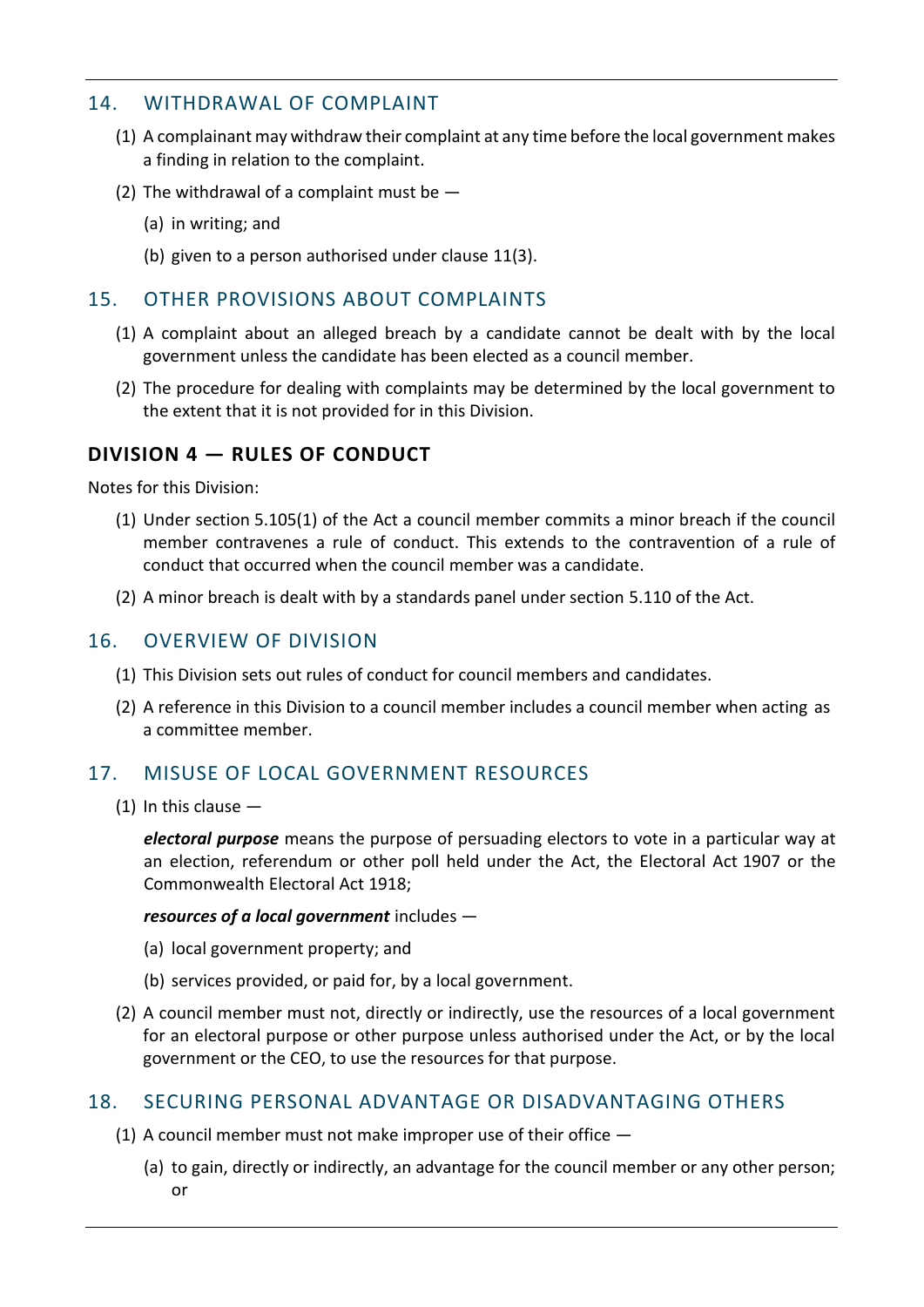(b) to cause detriment to the local government or any other person.

(2) Subclause (1) does not apply to conduct that contravenes section 5.93 of the Act or The Criminal Code section 83.

#### 19. PROHIBITION AGAINST INVOLVEMENT IN ADMINISTRATION

- (1) A council member must not undertake a task that contributes to the administration of the local government unless authorised by the local government or the CEO to undertake that task.
- (2) Subclause (1) does not apply to anything that a council member does as part of the deliberations at a council or committee meeting.

#### 20. RELATIONSHIP WITH LOCAL GOVERNMENT EMPLOYEES

 $(1)$  In this clause  $-$ 

*local government employee* means a person —

- (a) employed by a local government under section 5.36(1) of the Act; or
- (b) engaged by a local government under a contract for services.
- (2) A council member or candidate must not
	- (a) direct or attempt to direct a local government employee to do or not to do anything in their capacity as a local government employee; or
	- (b) attempt to influence, by means of a threat or the promise of a reward, the conduct of a local government employee in their capacity as a local government employee; or
	- (c) act in an abusive or threatening manner towards a local government employee.
- (3) Subclause (2)(a) does not apply to anything that a council member does as part of the deliberations at a council or committee meeting.
- (4) If a council member or candidate, in their capacity as a council member or candidate, is attending a council or committee meeting or other organised event (for example, a briefing or workshop), the council member or candidate must not orally, in writing or by any other means —
	- (a) make a statement that a local government employee is incompetent or dishonest; or
	- (b) use an offensive or objectionable expression when referring to a local government employee.
- (5) Subclause (4)(a) does not apply to conduct that is unlawful under The Criminal Code Chapter XXXV.

#### 21. DISCLOSURE OF INFORMATION

(1) In this clause —

*closed meeting* means a council or committee meeting, or a part of a council or committee meeting, that is closed to members of the public under section 5.23(2) of the Act.

*confidential document* means a document marked by the CEO, or by a person authorised by the CEO, to clearly show that the information in the document is not to be disclosed.

*document* includes a part of a document.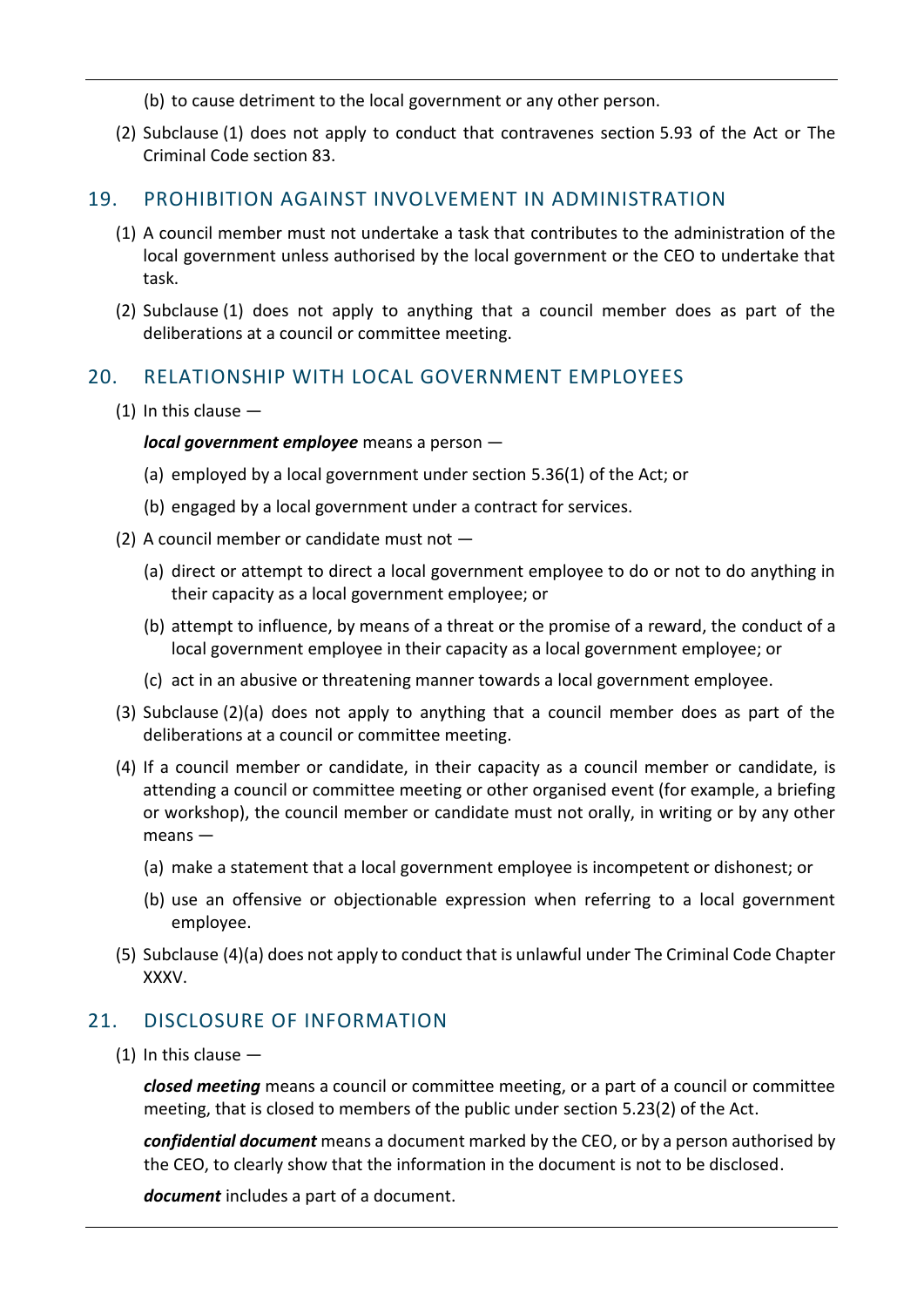*non-confidential document* means a document that is not a confidential document.

- (2) A council member must not disclose information that the council member
	- (a) derived from a confidential document; or
	- (b) acquired at a closed meeting other than information derived from a non-confidential document.
- (3) Subclause (2) does not prevent a council member from disclosing information
	- (a) at a closed meeting; or
	- (b) to the extent specified by the council and subject to such other conditions as the council determines; or
	- (c) that is already in the public domain; or
	- (d) to an officer of the Department; or
	- (e) to the Minister; or
	- (f) to a legal practitioner for the purpose of obtaining legal advice; or
	- (g) if the disclosure is required or permitted by law.

## 22. DISCLOSURE OF INTERESTS

(1) In this clause —

#### *interest —*

- (a) means an interest that could, or could reasonably be perceived to, adversely affect the impartiality of the person having the interest; and
- (b) includes an interest arising from kinship, friendship or membership of an association.
- (2) A council member who has an interest in any matter to be discussed at a council or committee meeting attended by the council member must disclose the nature of the interest —
	- (a) in a written notice given to the CEO before the meeting; or
	- (b) at the meeting immediately before the matter is discussed.
- (3) Subclause (2) does not apply to an interest referred to in section 5.60 of the Act.
- (4) Subclause (2) does not apply if a council member fails to disclose an interest because the council member did not know —
	- (a) that they had an interest in the matter; or
	- (b) that the matter in which they had an interest would be discussed at the meeting and the council member disclosed the interest as soon as possible after the discussion began.
- (5) If, under subclause (2)(a), a council member discloses an interest in a written notice given to the CEO before a meeting, then —
	- (a) before the meeting the CEO must cause the notice to be given to the person who is to preside at the meeting; and
	- (b) at the meeting the person presiding must bring the notice and its contents to the attention of the persons present immediately before any matter to which the disclosure relates is discussed.
- (6) Subclause (7) applies in relation to an interest if  $-$ 
	- (a) under subclause (2)(b) or (4)(b) the interest is disclosed at a meeting; or